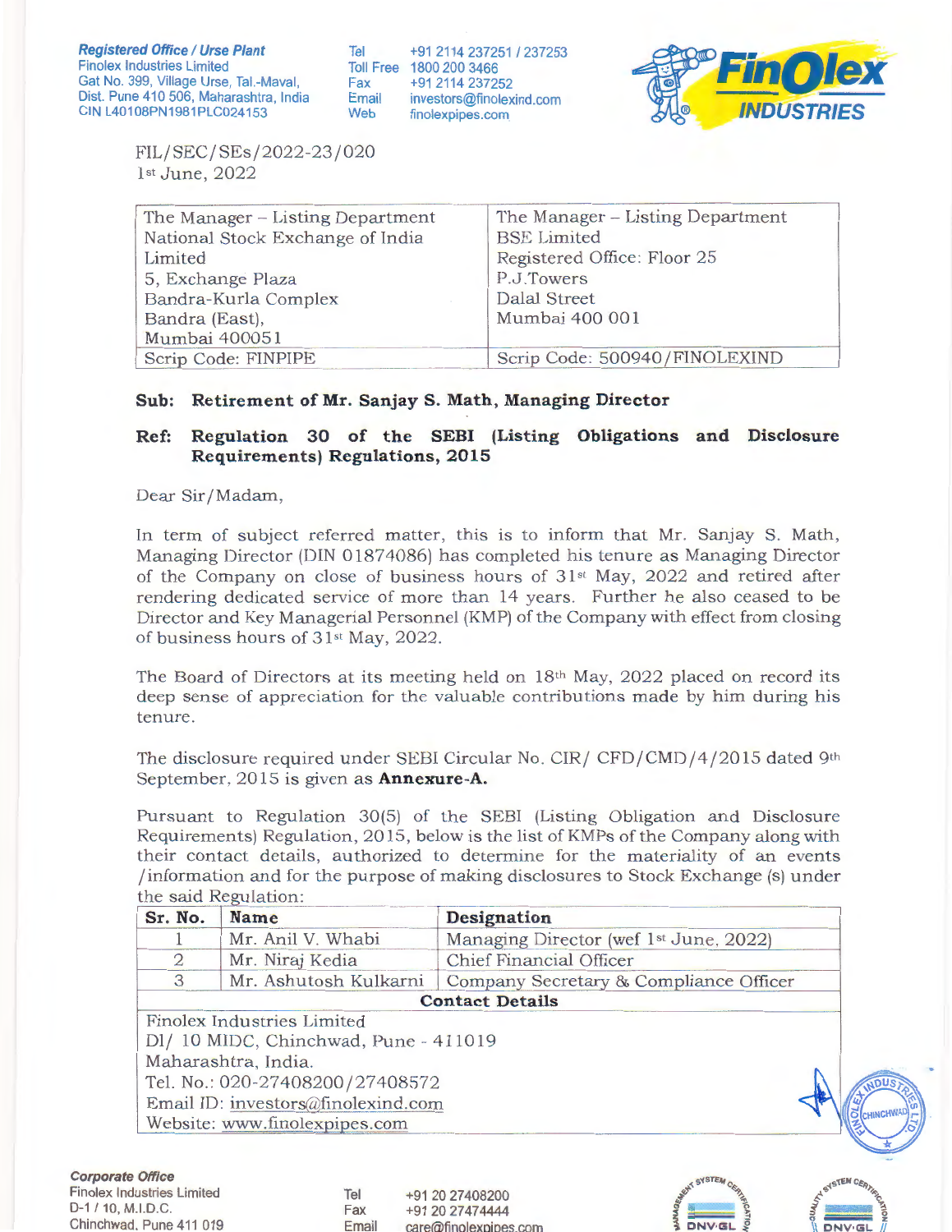**Registered Office / Urse Plant** Finolex Industries Limited Gat No. 399, Village Urse, Tal.-Maval, Dist. Pune 410 506, Maharashtra, India CIN L40108PN1981PLC024153

Tel Toll Free 1800 200 3466 Fax Email Web +91 2114 237251 / 237253 +91 2114 237252 investors@finolexind.com finolexpipes.com



You are requested to kindly take the above on your records.

Thanking you ,

Yours truly,

## For **Finolex Industries Limited**



Ashutosh Kulkarni Company Secretary & Compliance Officer M. No.: Al 8549



**Corporate Office**  Finolex Industries Limited D-1 / 10, M.I.D.C. Chinchwad. Pune 411 019

Tel Fax Email +91 20 27408200 +91 20 27474444 care@finolexoioes.com